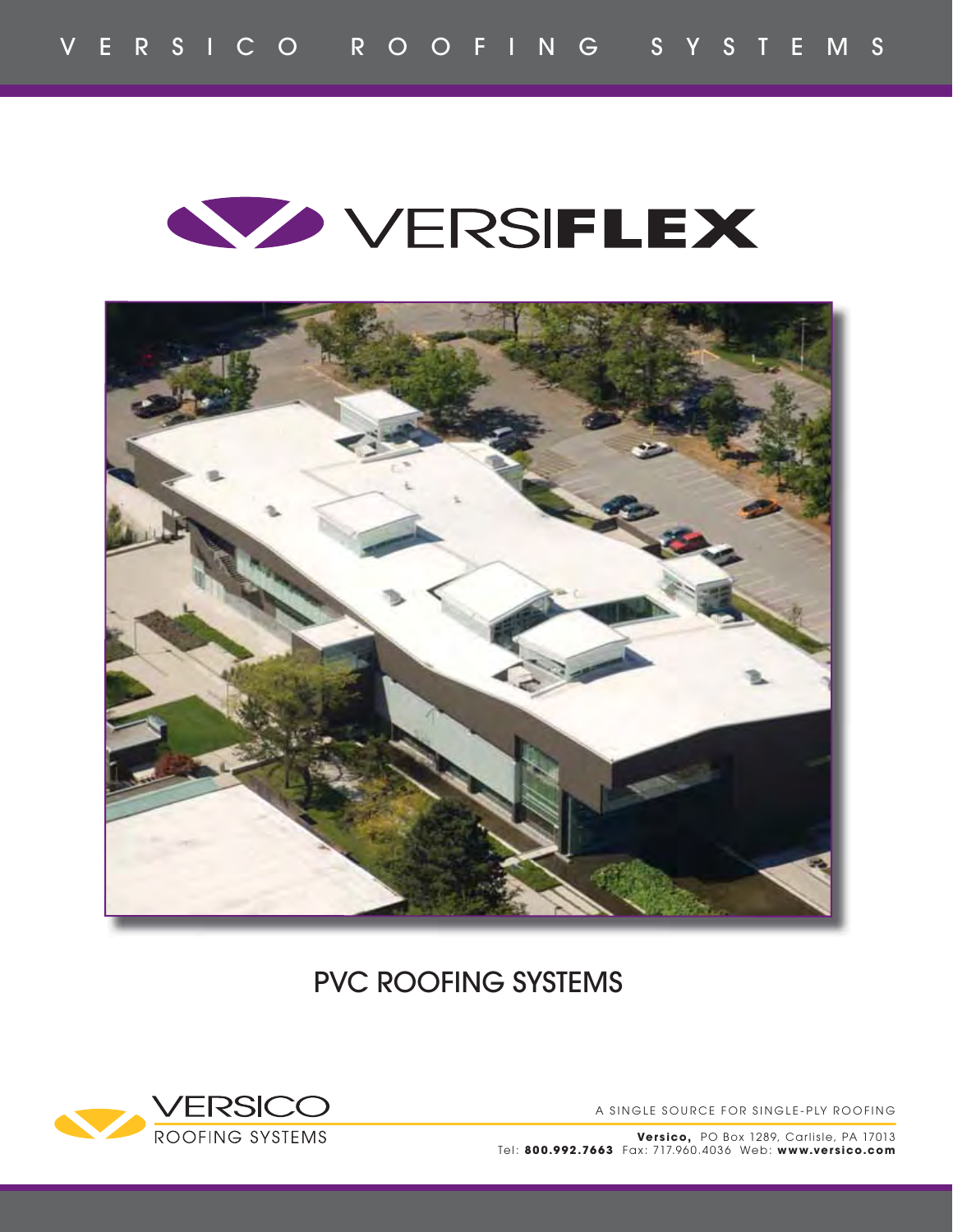# **WOVERSIFLEX**

## WHY CHOOSE PVC?

PVC (polyvinyl chloride) single-ply membranes have been around for nearly 50 years, since the first installations in Europe in the 1960s. Since then, PVC membranes have quickly gained popularity in the roofing industry, and for the past 30 years have become recognized as a sustainable alternative for low-slope roofing systems.

PVC is now installed on thousands of rooftops across the world and is known for its durability and resistance to damage caused by water, fire and puncture.

## WHY CHOOSE VERSIFLEX™ PVC?

With decades of experience in the single-ply roofing industry, Versico strives to provide the highest quality, longestlasting and most efficient roofing products in the industry. You can rest assured that Versico's VersiFlex PVC membranes will perform to the highest standards with a durability that is backed by industry-leading warranty coverage. Versico also offers the industry's broadest range of PVC products, so that you can find the ideal solution for your rooftop.

The VersiFlex line of products includes:

- Polyester- and fiberglass-reinforced membranes for use on mechanically attached and fully adhered applications
- Elvaloy® KEE-enhanced membranes for increased chemical resistance
- 10-foot-wide membranes for fewer seams

## ENERGY EFFICIENCY & SUSTAINABILITY

As energy costs continue to rise, so does the need for energy-efficient roofing systems. Versico's white, highly reflective VersiFlex PVC membranes can significantly lower operating costs by reducing air-conditioning usage, minimizing the urban heat island effect and also helping to slow the formation of smog-forming pollutants.

With inherently high reflectivity, white VersiFlex PVC membranes are ENERGY STAR® qualified, Cool Roof Rating Council (CRRC) rated, compliant with California's Title 24 and can also contribute toward LEED® credit requirements.

## STRENGTH & DURABILITY

Composed of three layers - a PVC polymer bottom ply, a strong polyester-reinforced fabric scrim and a tough thermoplastic PVC-compounded top ply - VersiFlex PVC is specifically designed for long-term performance. Because of its enhanced durability, VersiFlex PVC is also highly resistant to fire and chemicals including acids, bases, restaurant oils and grease. VersiFlex also offers increased wind resistance and has surpassed Factory Mutual's I-90 wind resistance classification, one of the most stringent standards in the industry. VersiFlex also resists damage that can be caused by roof traffic and construction, ensuring that your rooftop remains in ideal condition throughout the construction process.

## CODE APPROVALS

With enhanced wind uplift resistance and fire-retardant characteristics, VersiFlex PVC membranes all meet or exceed the requirements of ASTM D4434. VersiFlex membranes are also UL and FM approved and meet the requirements of Miami-Dade and the Florida Building Code.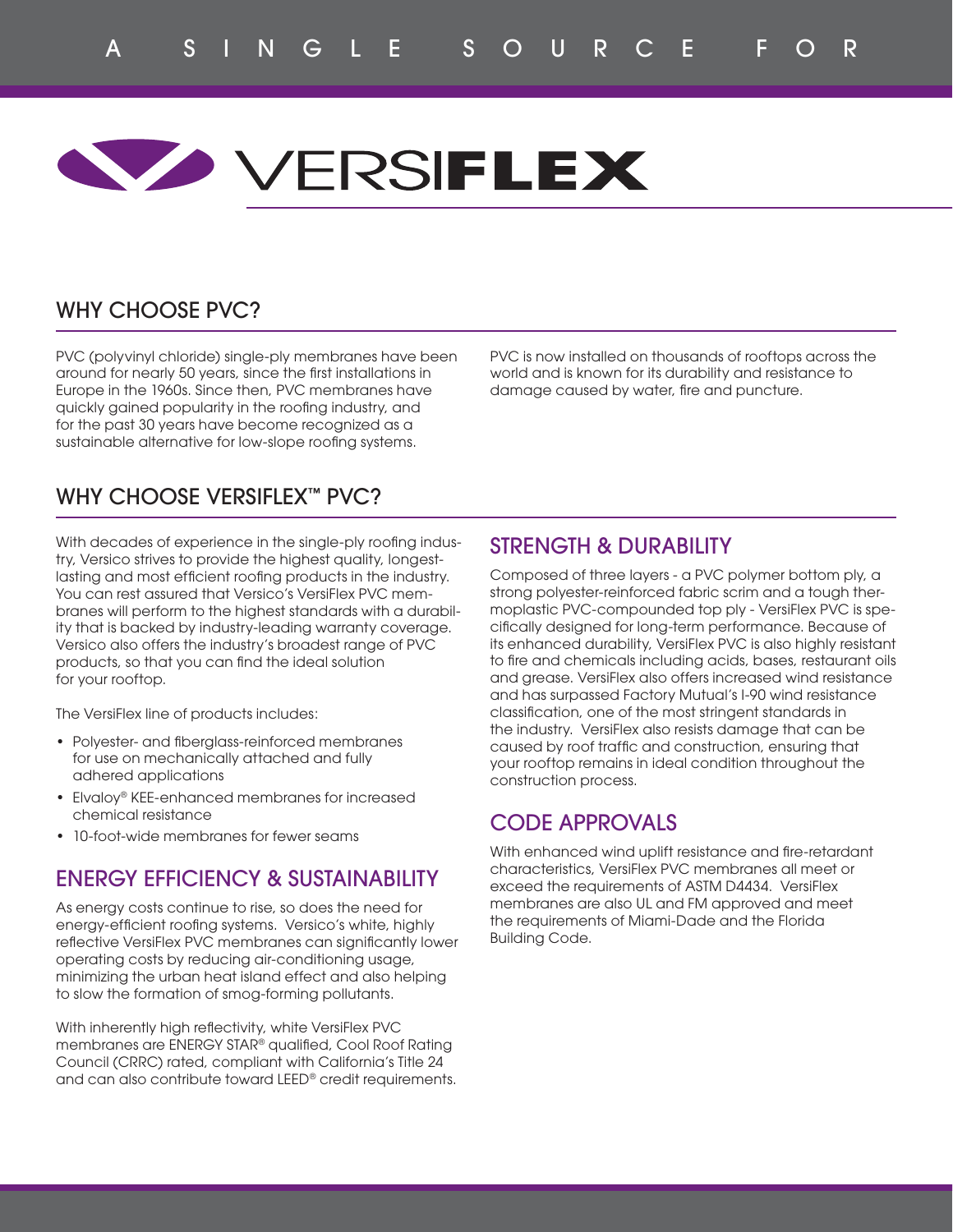## PVC ROOFING SYSTEMS

## VERSIFLEX MEMBRANES

Versico offers a wider variety of PVC membranes than any other manufacturer. VersiFlex PVC membranes are ideal for fully adhered and mechanically attached applications and are available in a variety of thicknesses, ranging from 50 to 80 mils, and various color options, including gray, tan and white.

## VERSIFLEX PVC

VersiFlex PVC is a three-layer polyester-reinforced membrane that is specially designed for long-term performance.

#### Features and Benefits

- Long-term resistance to solar UV, ozone and oxidation
- Sustainable, recyclable and energy efficient; can contribute toward LEED® credit requirements
- Wide window of weldability provides easy installation

## VERSIFLEX FRS PVC

VersiFlex FRS PVC utilizes a fiberglass-reinforced scrim that is fully encapsulated and designed for fully adhered applications in all climates, especially those with extreme temperature fluctuations.

#### Features and Benefits

- Enhanced puncture resistance
- Low water vapor permeance and water absorption
- Excellent low temperature impact resistance in cold climates

### VERSIFLEX-E PVC MEMBRANE WITH ELVALOY®

VersiFlex-E PVC is manufactured using DuPont™ Elvaloy KEE, a resin modifier that provides permanent flexibility, improved UV resistance and long-term weathering performance. Elvaloy also eliminates the need for lacquer coating, which over time will lose its resistance to dirt and microbial growth.

Enhanced strength and durability make VersiFlex-E PVC ideal for applications in which the roofing membrane may be exposed to harsh chemicals and conditions such as acid rain, grease, air-conditioning coolants and intense sunlight.

#### Features and Benefits

- Excellent long-term weldability
- Increased cold weather flexibility
- Easier repairs, modifications and maintenance on roof systems